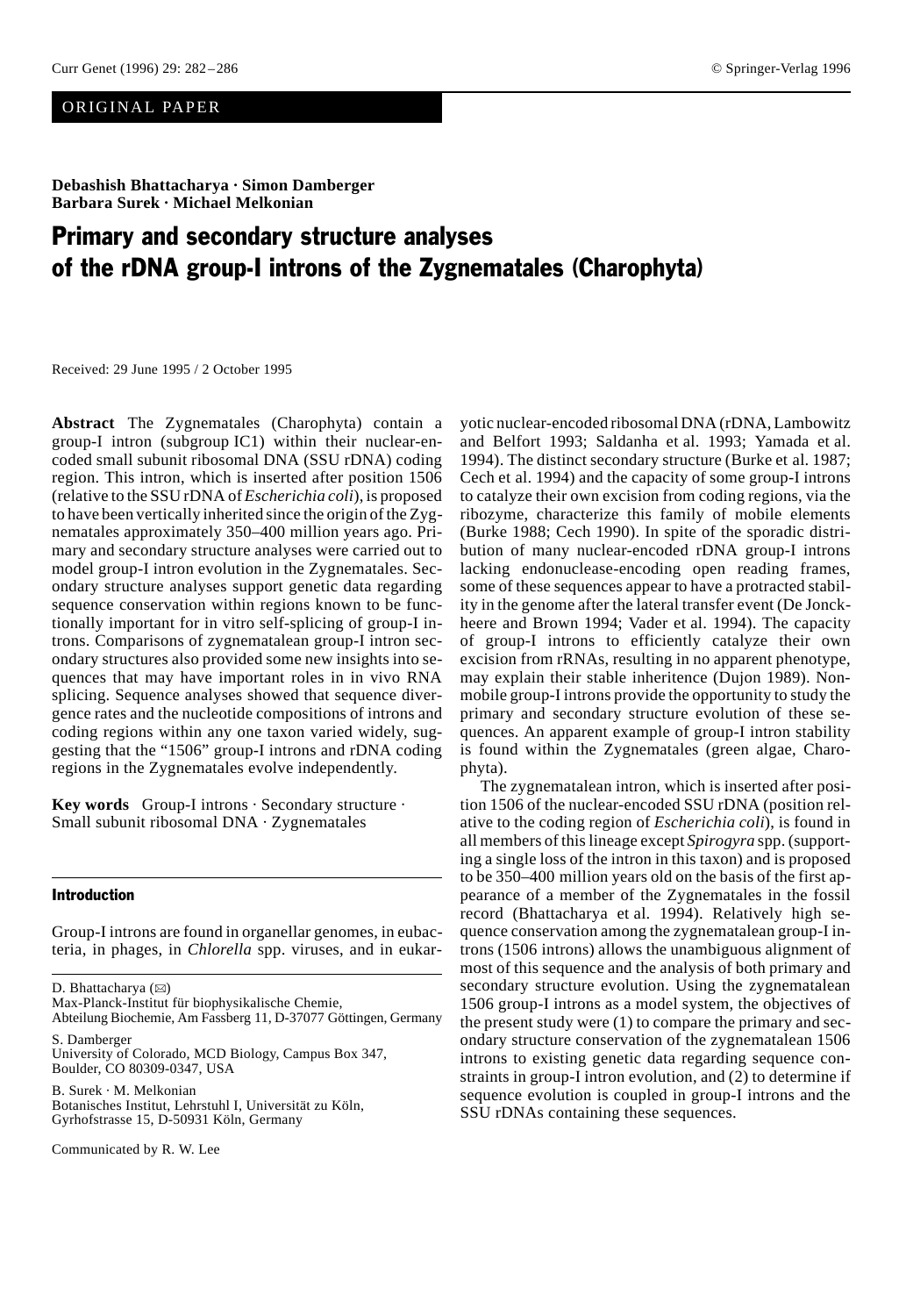#### Materials and methods

Total nucleic acids were isolated from an exponentially growing unialgal culture of *Gonatozygon aculeatum* (Mix 1980) as in Surek et al. (1994), and the SSU rDNA and group-I intron sequences were determined as in Bhattacharya et al. (1994). The rDNA sequence of *G. aculeatum* will appear in the EBI/Genbank database under the following accession number, X91346. Group-I introns and coding regions from ten Zygnematales were manually aligned; these alignments are available from the authors. Secondary structures were constructed for all zygnematalean group-I introns and a consensus secondary structure was prepared showing intron positions that were identical or conserved in 90% and 80% of the sequences. Only conserved, alignable positions (232 nucleotides, nt) were used in the construction of the consensus secondary structure. The individual zygnematalean 1506 group-I intron secondary structures, drawn according to the conventions of Cech et al. (1994), are available in PICT format from D.B. and in PostScript format from the World Wide Web (URL:http://pundit.colorado.edu:8080/RNA/GRPI/introns.html). To compare sequence-divergence rates in zygnematalean SSU rDNAs and the 1506 group-I introns, the relative-rate test (Sarich and Wilson 1973) was applied to pairwise evolutionary distances estimated according to Jukes and Cantor (1969). The relativerate test facilitates the comparison of sequence divergence within two taxa since they last shared a common ancestor (point 0 in Table 1) by using as reference a third taxon that has branched prior to the test taxa (i.e. serves as an outgroup, Li and Graur 1991). The method of Kimura and Ohta (1972) was used to calculate the variance for each pairwise distance estimate and these values were used to calculate the test statistic for each rate comparison according to Li and Tanimura (1987) with *Chlorella mirabilis* as the outgroup in all relative-rate measurements. A total of 1723 aligned nt could be used in the evolutionary analyses of the coding regions whereas a total of 232 nt (the same alignment used for the secondary structure analysis) were used in the group-I intron analyses. The base compositions of the 1506 group-I introns and the SSU rDNAs were also compared to further characterize these sequences.

#### Results and discussion

### Secondary structure evolution

The pattern of sequence conservation within the summary secondary structure of the 1506 group-I introns from the Zygnematales shown in Fig. 1 A agrees with existing models. The P, Q, R and S regions (i.e. P4, P7, J8/7, respectively) that form the catalytic core of group-I introns (Cech 1988; Michel and Westhof 1990) are highly conserved in the zygnematalean introns as is the G-C pair in stem P7 that is involved in guanosine (G)-binding (Michel et al. 1989). The internal guide sequence (IGS, Davies et al. 1982; Hall et al. 1987; Burke 1988) at the 5′ terminal region of the zygnematalean group-I introns (i.e. P1) is also well supported. The positioning of the 5' splice site is conserved, this being either the fourth or fifth paired nucleotide distal from the base of P1. There is also good support for the existence of element P10 (Davies et al. 1982) which is hypothesized to pair a portion of the intron near the 5′ end with the 3′ splice site and so promote the splicing reaction.

Secondary structural elements that are peripheral to the core regions are less well conserved in the group-I introns from the Zygnematales in agreement with genetic studies

(i.e. processive deletions) of other group-I intron sequences (reviewed in Burke 1988). The distal region of the P6 element, for example, is the site of the largest insertion in the zygnematalean 1506 group-I introns, a unique 147 nt extension that is found after the first loop of P6 in *Mougeotia scalaris*. High sequence conservation of the proximal stem of P2 (position  $\mathbb O$  in Fig. 1 A) in the 1506 introns supports a function for this region in group-I intron splicing. The sequence,  $^{5'}C$ -G,U-A,A,G-C,U·G,G<sup>3'</sup>, that forms the stems and linker region of P2–P2.1 (J2/2.1), is identical in all zygnematalean 1506 introns and is a conserved feature of many other subgroup-IC1 introns (see alignment in Bhattacharya et al. 1994).

Comparisons of secondary structures of the zygnematalean group-I introns also show high conservation of domain P5abc (region  $\oslash$  in Fig. 1 A). This extension of P5 is characteristic of many group-I introns (Collins 1988; Michel and Westhof 1990). Conserved sequence motifs in group-I introns containing an extension of P5 include an A-rich bulge in P5a and a GAAA tetraloop in L5b (Michel and Cummings 1985; Collins 1988). The A-rich bulge has a crucial role in subdomain structure in the *T. thermophila* LSU intron with the second invariant adenosine (A186 in *T. thermophila*) being the most important (Murphy and Cech 1994). Murphy and Cech (1994) showed a long-range interaction between the fourth position (A153) within the GAAA tetraloop and the last base-paired nucleotides preceding J6a/6b (C223–G250) in the *T. thermophila* intron. This interaction results in a compact structure of the *T. thermophila* group-I intron that could be directly visualized with the electron microscope (Wang et al. 1994). Analyses of the zygnematalean 1506 group-I introns provide support for the interaction of the GAAA tetraloop and the C-G base pair preceding the J6a/6b loop. The group-I introns from *Mougeotia caldariorum*, *M. scalaris*, *Zygnemopsis circumcarinata*, *Genicularia aculeatum* and *Genicularia spirotaenia* (see Bhattacharya et al. 1994) all contain these sequence motifs (as do the *Chlorella* spp. 1506 group-I introns; see Fig. 1 B). The later-diverging members of the Desmidiaceae, *Cosmarium botrytis*, *Cosmocladium saxonicum*, *Sphaerozosma granulatum* and *Staurastrum* spp., however, all lack the GAAA tetraloop and have highly divergent L5b sequences, these taxa contain a C-G base pair in the region throught to interact with L5b (region  $\circled{3}$  in Fig. 1 A).

The group-I introns from the later-diverging Desmidiaceae are also characterized by the loss of a secondary structure element (Fig. 1 C) which is found in the other zygnematalean introns. High sequence conservation allows the unambiguous identification of element "C"; this sequence is also present in the 1506 group-I introns of *Chlorella* spp., the red algae *Porphyra* spp. (Oliveira and Ragan 1994) and *Hildenbrandia rubra* (Ragan et al. 1993), and the fungus *Pneumocystis carinii* (Sogin and Edman 1989). If the phylogenetic framework presented in Bhattacharya et al. (1994) reflects the true evolutionary history of the 1506 introns, then the loss/disruption of element "C" may be a unique event in the Zygnematales lineage that marks the derived Desmidiaceae. Concomitant with the loss of the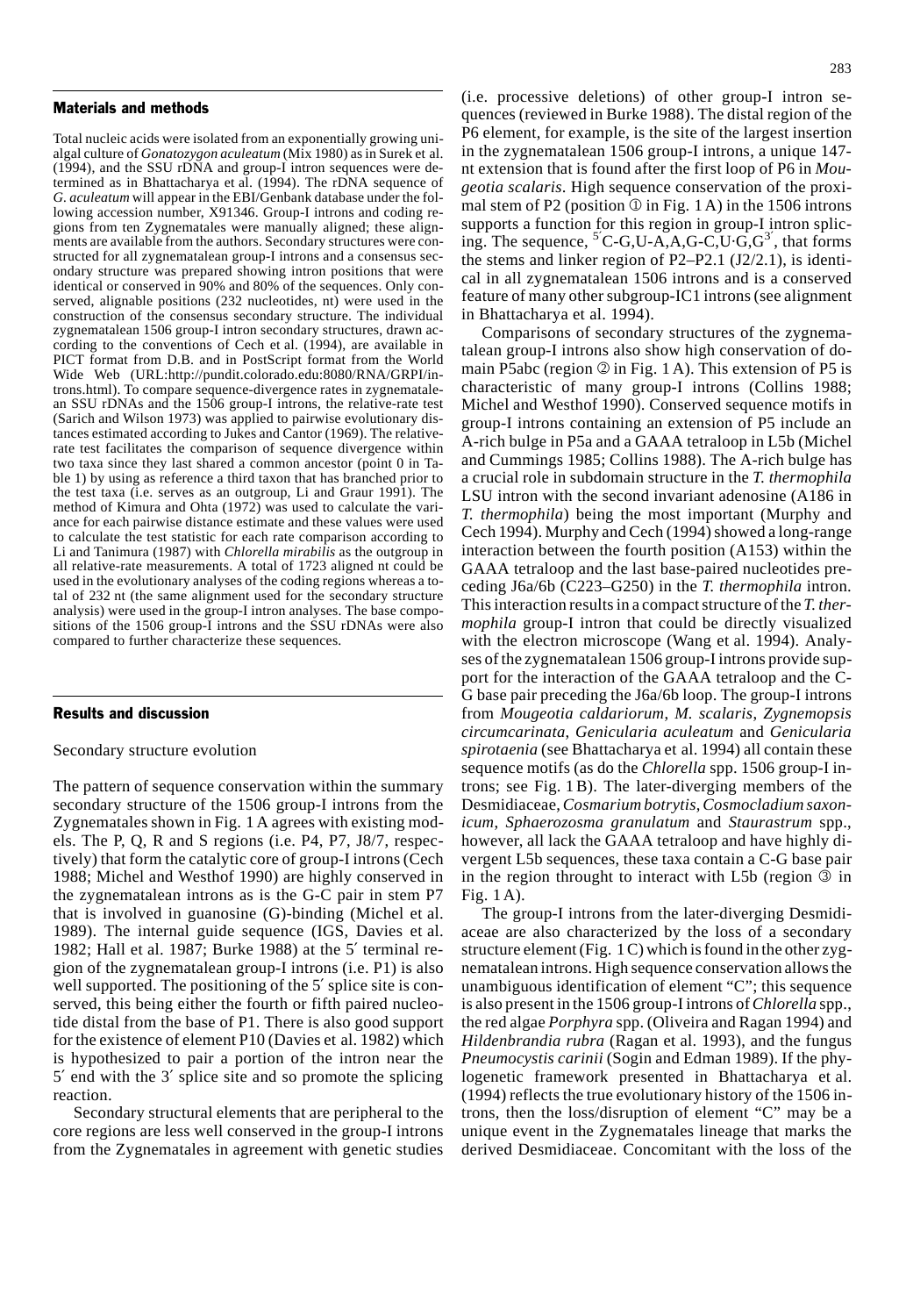**Fig. 1 A–C** Secondary structure analysis of zygnematalean group-I introns. **A** putative consensus secondary structure of the 1506 group-I introns within the SSU rRNA precursor of ten zygnematalean taxa drawn according to the conventions of Cech et al. (1994). The 5′ and 3′ splice junctions are shown with *arrows*, as are the locations of the pairing segments P1–P10, the internal guide sequence (IGS), the Arich bulge, the L5b tetraloop and the putative guanosine(G) binding site. *Circled regions*  ①to ③ are as discussed in the text. Positions that are identical in all zygnematalean 1506 group-I introns are inside *open boxes* whereas positions that are conserved in 90% of the introns are in the *dotted boxes* (the nucleotide found in 9/10 introns is also shown) and positions conserved in 80% of the introns are shown as *hatched boxes*. *Broken lines* were used to position secondary structure elements that are believed to interact in close proximity, whereas the *solid lines* indicate non-conserved intron sequences. **B** the tetraloop in L5B that has been lost from the later-diverging Desmidiaceae. **C** the optional helix "C" that has been lost from the later-diverging Desmidiaceae



optional element in the later-diverging Desmidiaceae is an acceleration in the rate of sequence divergence (see Table 1). The relative rates of sequence divergence of the group-I introns from *Staurastrum* spp. and *C. botrytis* are, for example, significantly greater than these rates in taxa that have not lost element C (e.g. *G. spirotaenia*). The connection between the coincidental loss of element C in P2, alteration of the GAAA tetraloop sequence in L5b and sequence-divergence rates is not known, these events may simply coincide with a period of rapid radiation of the group-I introns in the later-diverging Desmidiaceae. Alternatively, it is possible that the loss of element C in P2 and/or the GAAA tetraloop in L5b led to the disruption of the tertiary structure of the later-diverging Desmidiaceae group-I introns that resulted in a high selection pressure for another solution to the tertiary folding requirements of these introns.

Are zygnematalean SSU rDNA coding regions and group-I introns coevolving?

*Rates of sequence divergence*. Sequence divergence rates (per 100 nt) within SSU rDNAs and group-I introns vary widely in the Zygnematales (Table 1). Taxa such as *G. spirotaenia* and *Z. circumcarinata* contain introns that have diverged at nearly identical rates  $(K<sub>OA</sub>/K<sub>OB</sub> = 1.1)$  since their last common ancestor whereas their coding regions have diverged at a relative rate that is 3.1-times greater in *G. spirotaenia* than in *Z. circumcarinata.* Comparison of the rates of divergence of the rDNA and group-I introns in *G. spirotaenia* and *C. botrytis* show that the coding region of *G. spirotaenia* is evolving at a relative rate that is 2.5-times greater than in *C. botrytis*, whereas the group-I intron in *G. spirotaenia* is evolving at a relative rate that is approximately one-quarter that in *C. botrytis*. The esti-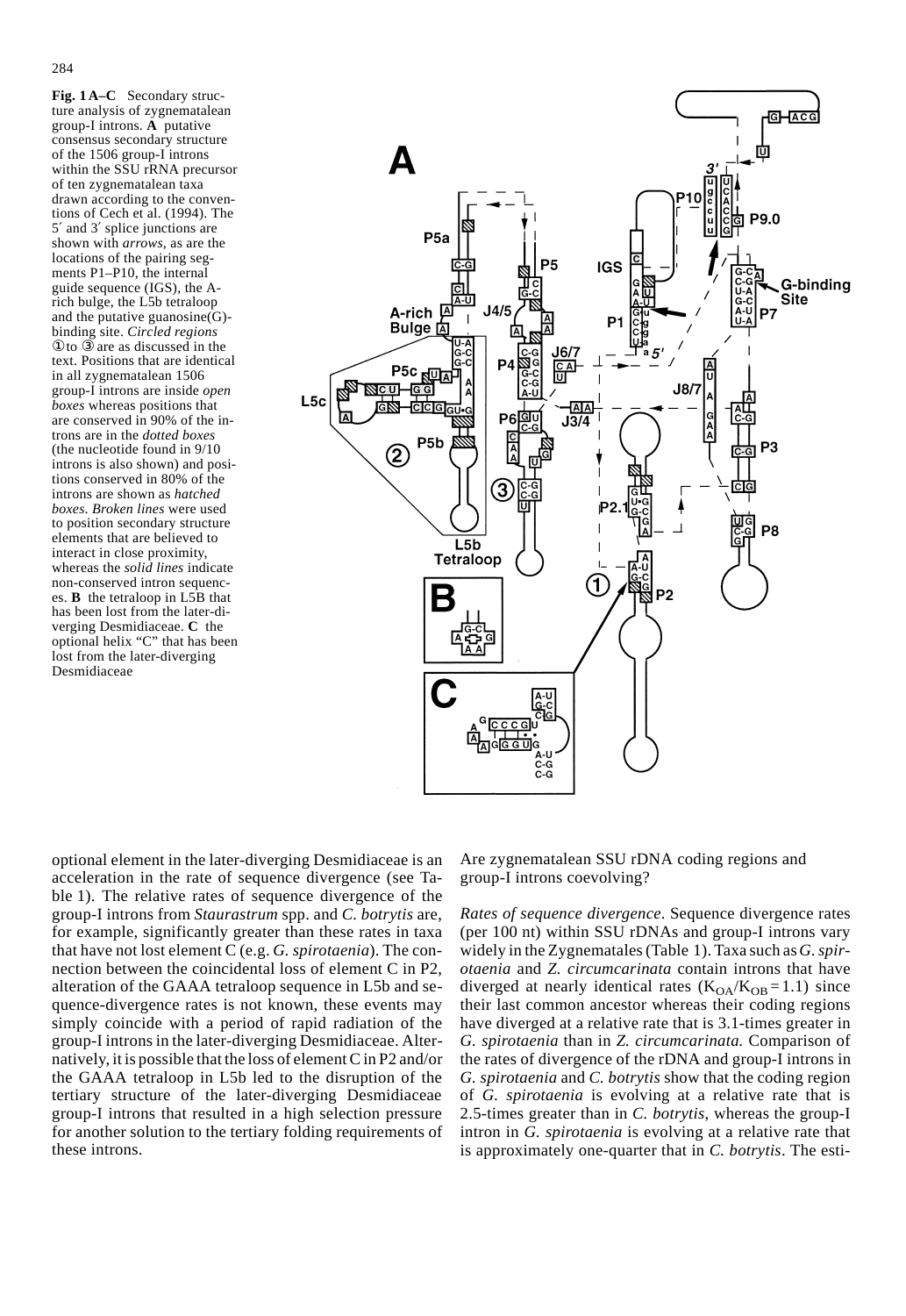**Table 1** Comparisons of rates of sequence divergence per 100 sites in zygnematalean 1506 group-I introns and SSU rDNA coding regions. The relative-rate test was applied to zygnematalean sequences using *Chlorella mirabilis* (C) as the outgroup (Li and Tanimura 1987). The method of Jukes and Cantor (1969) was used to estimate

the evolutionary distances and the variances were computed according to Kimura and Ohta (1972). A total of 1723 nt were compared in the coding regions and a total of 232 nt were compared in the analyses of the group-I intron sequences. Relative-rate differences that are significant at the 5% level are shown with an asterisk (\*)

| <b>Species</b><br>comparisons                   |                                                                                                                                                   | Group-I intron                                                                       |                                                                                        |                                 | <b>SSU</b> rRNA                                                                   |                                                                                  |                                 |
|-------------------------------------------------|---------------------------------------------------------------------------------------------------------------------------------------------------|--------------------------------------------------------------------------------------|----------------------------------------------------------------------------------------|---------------------------------|-----------------------------------------------------------------------------------|----------------------------------------------------------------------------------|---------------------------------|
| $\mathbf{A}$                                    | B                                                                                                                                                 | $K_{AB}$                                                                             | $K_{AC-BC}$                                                                            | $K_{OA}/K_{OR}$                 | $K_{AB}$                                                                          | $K_{AC-BC}$                                                                      | $K_{OA}/K_{OR}$                 |
| C. botrytis<br>G. spirotaenia<br>G. spirotaenia | Staurastrum $M752 + G$ . spirotaenia<br>Staurastrum $M752 + M$ . caldariorum<br>$+$ G. spirotaenia<br>$+ M.$ caldariorum<br>$+Z$ . circumcarinata | $38.9 \pm 5.2$<br>$36.8 \pm 5.0$<br>$42.0 \pm 5.5$<br>$28.9 + 4.3$<br>$33.7 \pm 4.7$ | $13.3 \pm 5.2^*$<br>$19.0 \pm 5.2^*$<br>$25.8 \pm 5.7^*$<br>$5.7 + 4.3$<br>$1.8 + 4.7$ | 2.0<br>3.1<br>4.2<br>1.5<br>1.1 | $6.0 \pm 0.6$<br>$3.9 \pm 0.5$<br>$5.7 \pm 0.6$<br>$6.6 \pm 0.6$<br>$6.2 \pm 0.6$ | $-2.2 + 0.2*$<br>$0.3 + 0.5$<br>$-2.8 + 0.6*$<br>$2.5 + 0.6*$<br>$3.2 \pm 0.6^*$ | 0.5<br>1.2<br>0.4<br>2.2<br>3.1 |



**Fig. 2** Analysis of base compositions in zygnematalean SSU rDNAs and 1506 group-I introns

mates presented in Table 1 show that no studied member of the Zygnematales has approximately equal relative rates of divergence within its SSU rDNA and group-I intron; the group-I introns always have a higher rate of sequence divergence than do the rDNA coding regions.

*Nucleotide composition.* To determine if group-I intron and SSU rDNA coding-region base compositions are similar, the frequences of the four nucleotides were compared pairwise within complete intron and rDNA sequences. This analysis shows that base compositions are widely discordant within group-I introns and SSU rDNAs (Fig. 2). Whereas the zygnematalean SSU rDNAs are relatively poor in cytidine (C)-content and rich in uridine (U)-content, the group-I introns within these coding regions are relatively C-rich and U-poor. Further, the adenine(A) content varies from 25–27% in the rDNAs while in the group-I introns this value ranges from 18–28%. In general, the group-I introns have much greater variation in their base compositions whereas the coding regions are more constrained.

## **Conclusions**

Analyses of the zygnematalean group-I intron secondary structures support existing views regarding regions vital

for RNA-splicing. In addition, the identification of new regions of primary and secondary structure conservation within the zygnematalean 1506 introns (e.g. P5abc, J2/2.1) suggests that these structures may hold clues to the in vivo splicing of these introns that have not yet been addressed in existing in vitro self-splicing assays. Alternatively, these patterns of conservation may reflect 350 million years of evolution within the Zygnematalean cell that is not readily applicable to all group-I introns, in particular regarding the highly divergent later-diverging Desmidiaceae. The naturally variable subset of group-I introns found in the Zygnematales provides a tool to use in the biochemical analyses of structure/function relationships that may provide answers to these questions.

Primary and secondary structure analyses of the zygnematalean 1506 introns also provided insights into the dynamics of group-I intron evolution. The 1506 introns have diverged greatly within the zygnematalean rDNAs since the origin of this evolutionarily distinct lineage (Surek et al. 1994) such that this intron family is now characterized by members with relatively widely varying sequence evolution rates, base compositions and secondary structures. The data presented here suggest that sequence evolution of the zygnematalean 1506 group-I introns is not tightly linked to the evolution of the SSU rDNAs.

**Acknowledgements** We thank R. Gutell (Boulder) for getting us started in the secondary structure analysis. This work was supported by a grant from the Deutsche Forschungsgemeinschaft (ME 658/11-2) to M.M. and D.B. and support from the National Institutes of Health (GM 48207) to R.G. for S.D.

#### References

- Bhattacharya D, Surek B, Rüsing M, Damberger S, Melkonian M (1994) Group-I introns are inherited through common ancestry in the nuclear-encoded rRNA of Zygnematales (Charophyceae). Proc Natl Acad Sci USA 91:9916–9920
- Burke JM (1988) Molecular genetics of group-I introns: RNA structures and protein factors required for splicing – a review. Gene 73:273–294
- Burke JM, Belfort M, Cech TR, Davies RW, Schweyen RJ, Shub DA, Szostak JW, Tabak HF (1987) Structural conventions for group-I introns. Nucleic Acids Res 15:7217–7221
- Cech TR (1988) Conserved sequences and structures of group-I introns: building an active site for RNA catalysis – a review. Gene 73:259–271